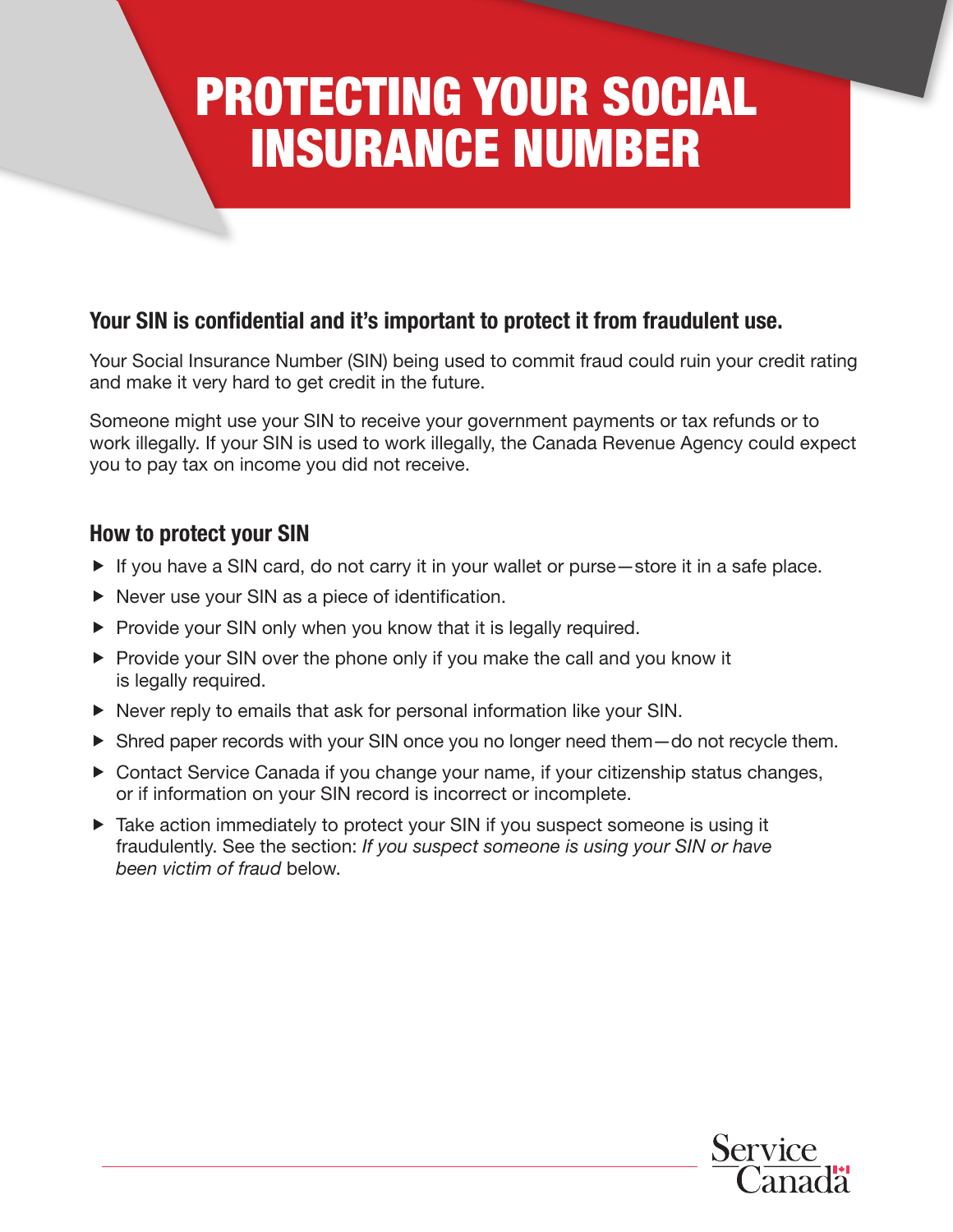### When to provide your SIN

- $\blacktriangleright$  after being hired by your employer
- $\blacktriangleright$  when completing your income tax information
- $\blacktriangleright$  when opening an account from which you earn interest at a financial institution such as a bank or credit union
- $\triangleright$  when accessing government programs and benefits such as:
	- [Canada Pension Plan](https://www.canada.ca/en/services/benefits/publicpensions/cpp.html) benefits
	- [Quebec Pension Plan](https://www.rrq.gouv.qc.ca/en/retraite/rrq/Pages/calcul_rente.aspx) benefits
	- [Old Age Security](https://www.canada.ca/en/services/benefits/publicpensions/cpp/old-age-security.html) benefits
	- **[Employment Insurance](https://www.canada.ca/en/services/benefits/ei.html) benefits**
	- **[Registered Education Savings Plans](https://www.canada.ca/en/revenue-agency/services/tax/individuals/topics/registered-education-savings-plans-resps.html) (RESP)**
	- **[Registered Disability Savings Plans](https://www.canada.ca/en/revenue-agency/services/tax/individuals/topics/registered-disability-savings-plan-rdsp.html) (RDSP)**
	- [Canada Child Benefit](https://www.canada.ca/en/revenue-agency/services/child-family-benefits/canada-child-benefit-overview.html)
	- [Canada Student Loans](https://www.canada.ca/en/services/benefits/education/student-aid/grants-loans.html)
	- Goods and Services Tax/Harmonized Sales Tax (GST/HST) claims
	- Social assistance benefits
	- $\cdot$  [Veterans' benefits and programs](https://www.veterans.gc.ca/eng/resources/enhanced-services)
	- Workers' compensation benefits
	- Child support payments

The [Social Insurance Number Code of Practice,](https://www.canada.ca/en/employment-social-development/services/sin/reports/code-of-practice/annex-2.html) available online at [Canada.ca/social-insurance-number,](https://www.canada.ca/en/employment-social-development/services/sin.html?utm_campaign=not-applicable&utm_medium=vanity-url&utm_source=canada-ca_social-insurance-number) lists the federal programs that are permitted to use the SIN.

Some businesses may ask for you for your SIN. This is strongly discouraged, but it is not illegal.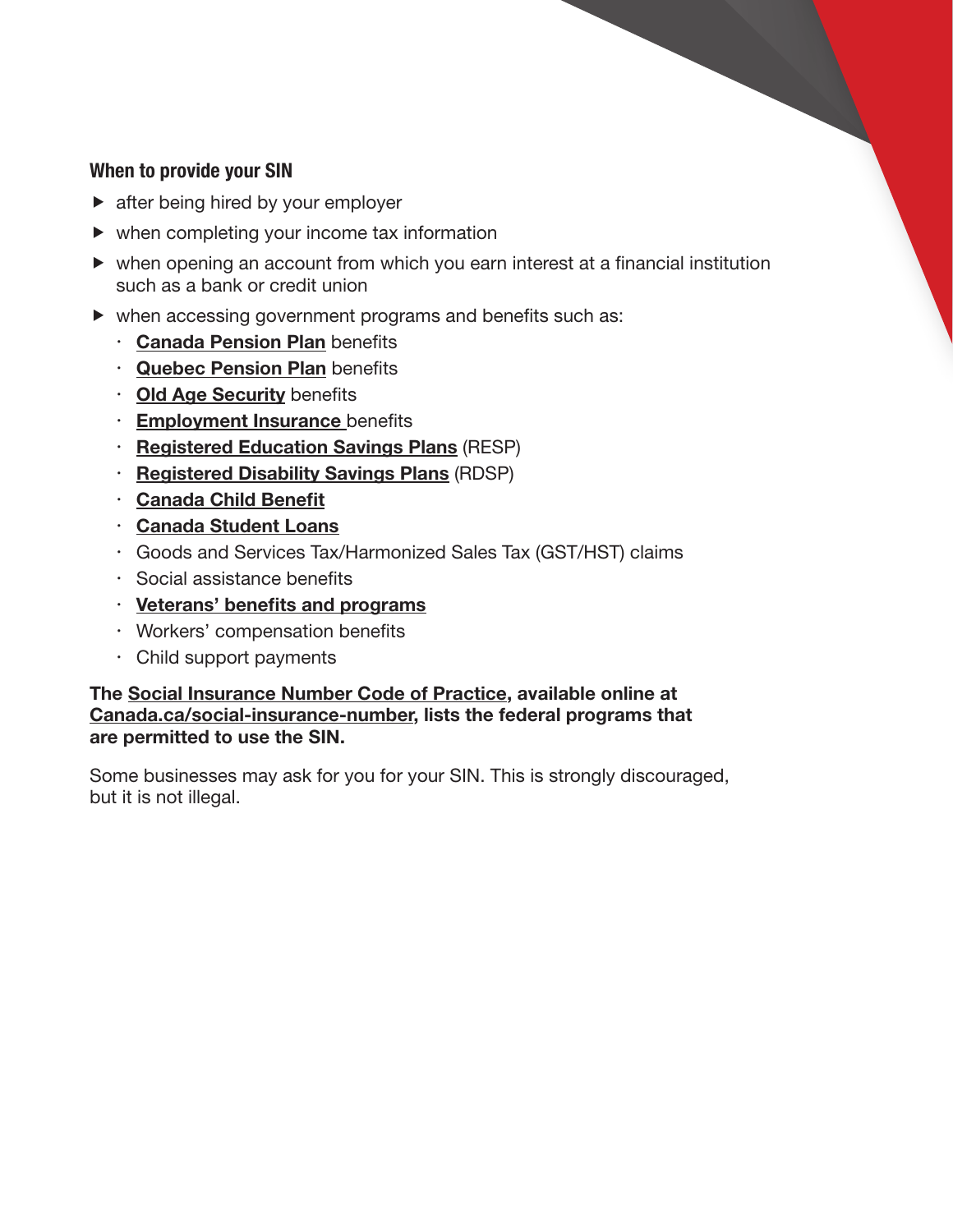Examples of when you **DO NOT** have to provide your SIN:

- $\triangleright$  proving your identity (except for certain government programs)
- $\blacktriangleright$  applying for a job
- $\blacktriangleright$  applying to rent a property
- $\blacktriangleright$  negotiating a lease with a landlord
- $\blacktriangleright$  applying for a credit card
- $\triangleright$  cashing a cheque
- $\triangleright$  completing some banking transactions (mortgage, line of credit, loan)
- $\blacktriangleright$  completing a medical questionnaire
- $\blacktriangleright$  renting a car
- $\triangleright$  signing up for cell phone, Internet or TV services
- $\triangleright$  writing a will
- $\blacktriangleright$  applying to a university or college

# If you are asked for your SIN when it is not legally required

If your SIN is not required by law, ask why it is being requested, how it will be used, and with whom it will be shared. Explain that your SIN is not required by law and that you do not want to provide it. Offer a different proof of identity.

If the company or organization refuses to provide the product or service unless you provide your SIN, ask to speak to the person in charge. Many companies and organizations do not know about the appropriate uses of the SIN. Once they understand, they may willingly change their practices.

If you are not satisfied with the organization's response, you are entitled to file a complaint with the Office of the Privacy Commissioner of Canada. For more information on this or on laws about your privacy and the Government of Canada, call [1-800-282-1376](tel:+18002821376 )  or visit <www.priv.gc.ca>.

# If you suspect someone is using your SIN or have been victim of fraud

If you suspect that someone else is using your SIN, act quickly to help prevent personal loss and minimize the negative impact.

An indication that your SIN is being used fraudulently could be if the Canada Revenue Agency sends you a Notice of Reassessment concerning undeclared earnings. This may mean that someone has used your SIN for employment purposes or to receive other taxable income.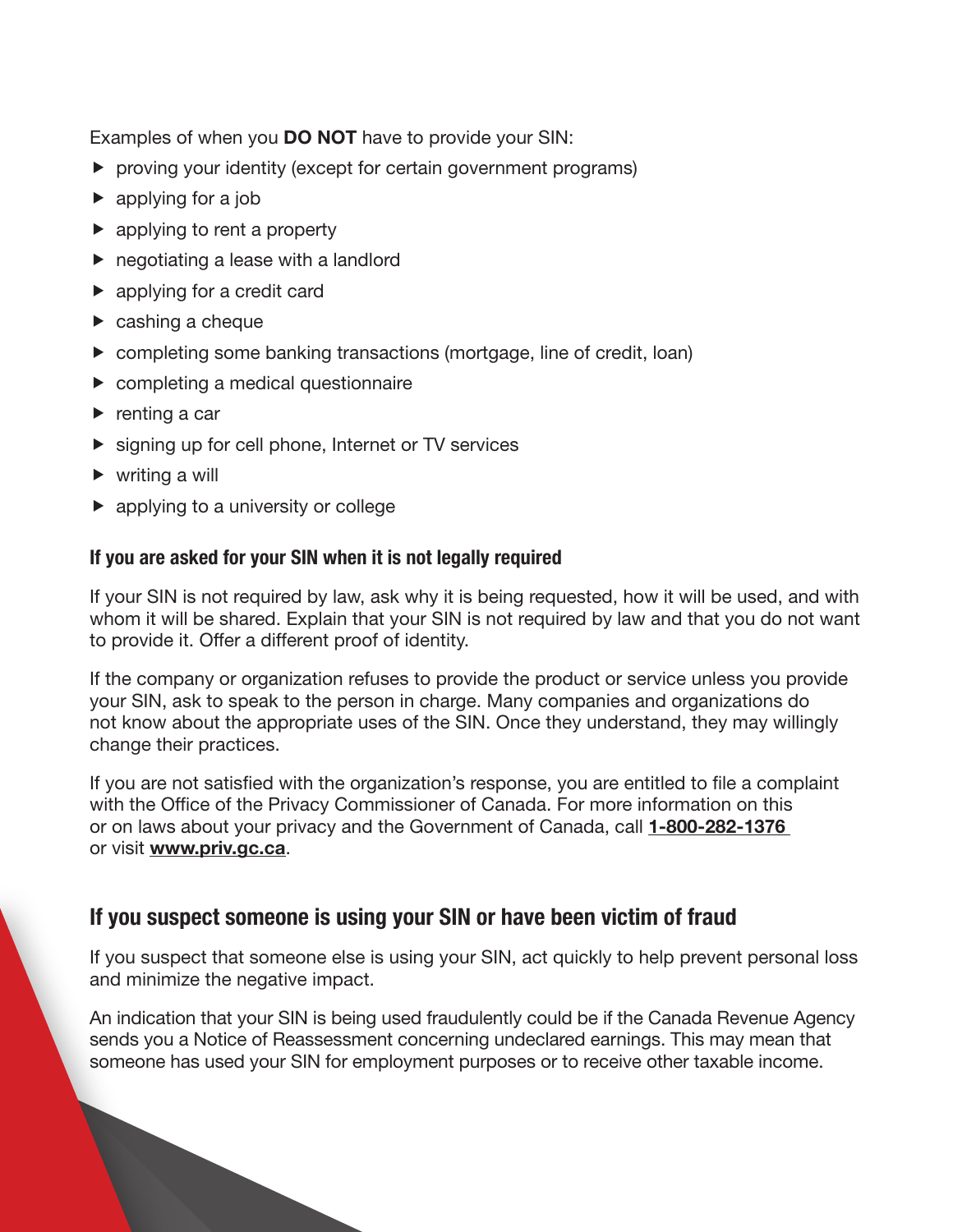Here are some key steps to follow:

- 1. File a report with the police. Ask for the case reference number and the officer's name and telephone number. Make sure the report states your name and SIN.
- 2. Report the fraud to the Canadian Anti-Fraud Centre on their website or by calling [1-888-495-8501](tel:+18884958501).
- 3. Contact Canada's two major credit bureaus to tell them you have been a victim of identity fraud:

[Equifax Canada](http://www.consumer.equifax.ca/home/en_ca) [TransUnion Canada](http://www.transunion.ca) 1-800-465-7166 [1-](tel:+18775253823)800-663-9980

Ask each credit bureau for a copy of your credit report. (There may be a fee.) Obtain information about having a **fraud warning** be placed on your file, instructing creditors to contact you personally before opening new accounts in your name. (There may be a fee).

- 4. **Review both credit reports.** Look for accounts that you didn't open yourself, or creditors that have made inquiries on your credit report when you didn't ask for credit. If you see anything like this in your credit report, contact each of these creditors and tell them about the identity theft. Ask them to close any accounts you didn't open and decline any new accounts you didn't request.
- 5. Review all your banking and credit card statements. If you notice suspicious transactions, immediately contact the financial institution.
- 6. Report any problems with your mail to Canada Post for example, if you receive opened envelopes, or do not receive your financial statements.
- 7. Visit a Service Canada Centre. You must bring proof that someone has used your SIN and the police report. You will also need to bring a valid primary identity document (for example, a birth certificate or Certificate of Canadian citizenship). A Service Canada official will help you. Your case may be referred to an investigator. Service Canada may issue a new SIN but only if there is proof that your SIN was used fraudulently.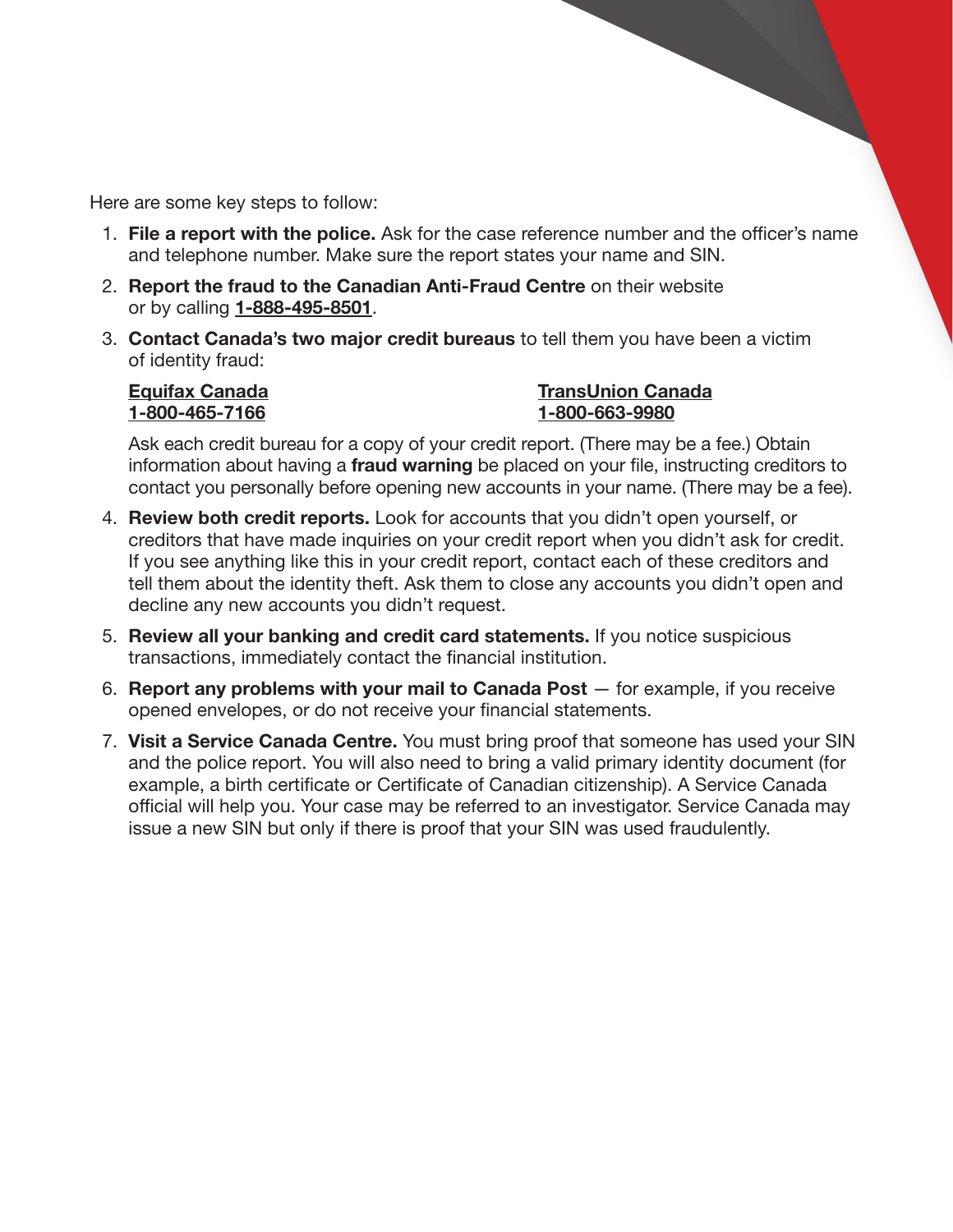Here's what you will need to provide to Service Canada if you suspect someone is using your SIN:

#### To work:

- $\triangleright$  a printout of a list of all the employers who issued a T4 slip for your SIN over the past three years. Call the Canada Revenue Agency at [1-800-959-8281](tel:+18009598281) to ask for this printout. Check for any employers for whom you have not worked. Service Canada will contact them on your behalf.
- $\triangleright$  a clear photograph of yourself for every employer on the list for whom you did not work. Photographs make it easier for a Service Canada official to confirm with the employer(s) that you didn't work for them.
- $\triangleright$  a list of every address where you lived over the last 10 years.

#### To obtain credit:

- $\triangleright$  a copy of the credit application from the credit issuer where your **SIN** was used to obtain credit. This application must have been filled in by someone else and show both your name and your SIN.
- $\triangleright$  a letter from a creditor confirming that someone else used your **SIN** to apply for credit. This letter must include **both** your name and SIN and state that you are not responsible for any purchases made fraudulently using your information.

# If you have been issued a new SIN

If Service Canada issues you a new SIN, you will need to contact all your financial institutions, creditors, pension providers and employers (most recent and current) to ask them to update your files. Note: Service Canada cannot correct a credit file. You must contact your financial institution(s) yourself

Getting a new SIN will not protect you from fraud or identity theft. If someone else uses your old SIN and the business does not check the person's identity with the credit bureau, credit lenders may still ask you to pay the impostor's debts. Each time, you will have to prove that you were not involved in the fraud.